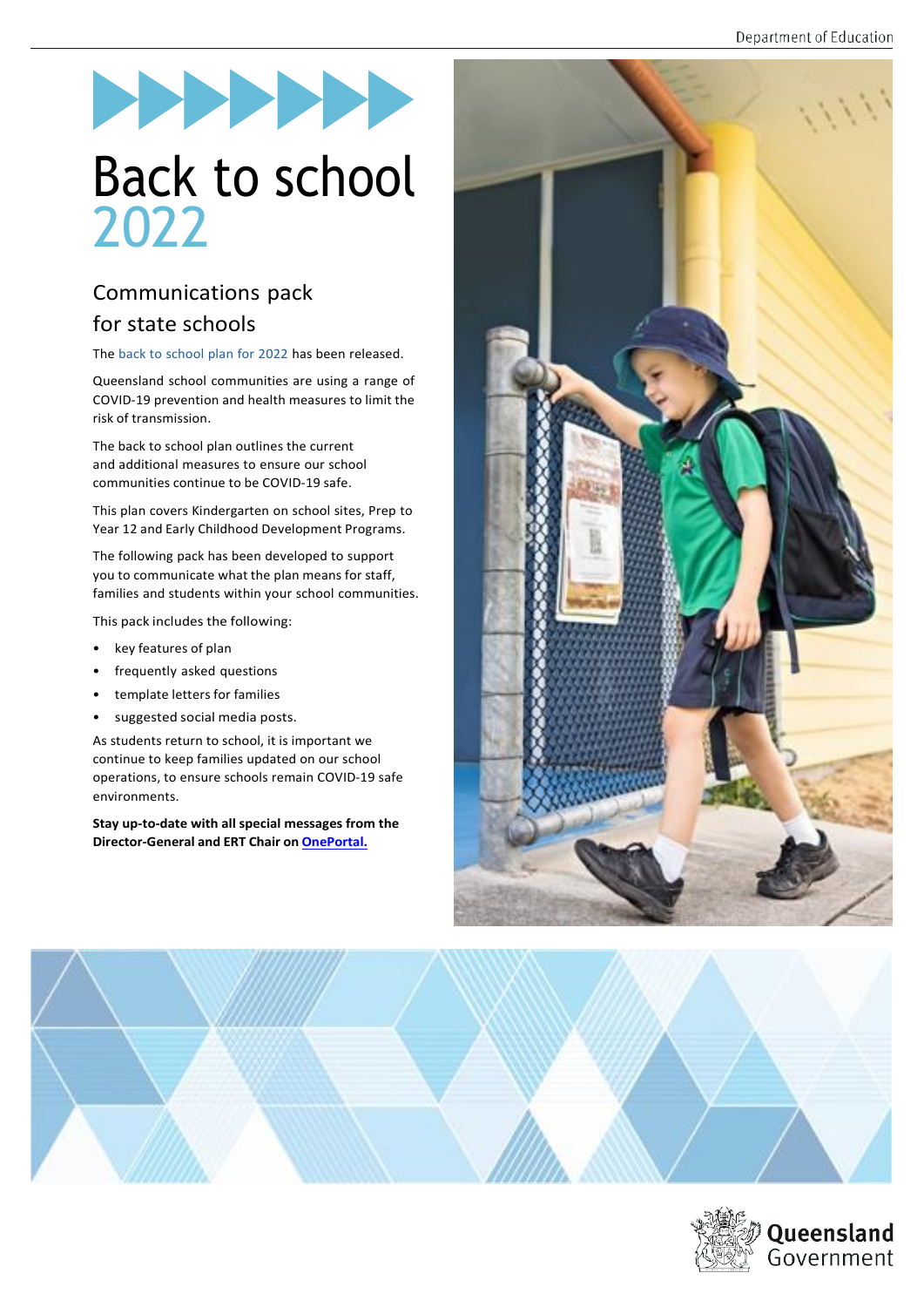## Key features of the plan from 7 February to 4 March include:

- Priority access to rapid antigen tests (RATs) at Queensland Health [testing](https://www.qld.gov.au/health/conditions/health-alerts/coronavirus-covid-19/stay-informed/exposed-to-covid/covid-testing-in-queensland/type-of-test-pcr-or-rat) clinics for students and staff who have symptoms.
- RATs available in schools for students and staff who develop symptoms while on site.
- Mandatory mask wearing for staff in all schools, and all high school students.
- Masks supplied and strongly encouraged for students in Years 3 to 6.
- Suspension of school camps, excursions, assemblies, and large gatherings.

|                                                                                                                                                                                                                                                                                                                                                                                                                                                                                |                                                                                                                                                                                                                                                                                                                                                                                                                                                                                                |                                                                                                                                                                                                                                                                                                                                                                                                                                                                                                                                                                                                                    | Department of Education                                                                                                                                                                                                                                                                                                                                                                                                                                                                                                                                                                                                                                                                                                                                                                                                                              |
|--------------------------------------------------------------------------------------------------------------------------------------------------------------------------------------------------------------------------------------------------------------------------------------------------------------------------------------------------------------------------------------------------------------------------------------------------------------------------------|------------------------------------------------------------------------------------------------------------------------------------------------------------------------------------------------------------------------------------------------------------------------------------------------------------------------------------------------------------------------------------------------------------------------------------------------------------------------------------------------|--------------------------------------------------------------------------------------------------------------------------------------------------------------------------------------------------------------------------------------------------------------------------------------------------------------------------------------------------------------------------------------------------------------------------------------------------------------------------------------------------------------------------------------------------------------------------------------------------------------------|------------------------------------------------------------------------------------------------------------------------------------------------------------------------------------------------------------------------------------------------------------------------------------------------------------------------------------------------------------------------------------------------------------------------------------------------------------------------------------------------------------------------------------------------------------------------------------------------------------------------------------------------------------------------------------------------------------------------------------------------------------------------------------------------------------------------------------------------------|
| Back to school 2022<br>,,,,,,,                                                                                                                                                                                                                                                                                                                                                                                                                                                 |                                                                                                                                                                                                                                                                                                                                                                                                                                                                                                |                                                                                                                                                                                                                                                                                                                                                                                                                                                                                                                                                                                                                    |                                                                                                                                                                                                                                                                                                                                                                                                                                                                                                                                                                                                                                                                                                                                                                                                                                                      |
| Schools will implement COVID-rafe<br><b>MANDLONE</b><br>In Limit visitors on school sites, with<br>or Year 1.                                                                                                                                                                                                                                                                                                                                                                  | From 7 February to 4 March<br>Suspension of school camps, excursions,<br>assemblies and large gatherings.<br>Limit a number of activities including:<br>exceptions for parents and carers of<br>- External contractors unless work-<br>students experiencing vulnerability, and<br>is critical.<br>all students attending Early Childhood<br>- Face-to-face parent-teacher interviews.<br>Development Programs, Kindergarten, Prep<br>staff meetings and professional<br>development.          | 31 January<br>Years 11 and 12<br><b>Remote learning</b><br>vulnerability and children of                                                                                                                                                                                                                                                                                                                                                                                                                                                                                                                           | 7 February<br>Kindy to Year 12<br>All students onsite                                                                                                                                                                                                                                                                                                                                                                                                                                                                                                                                                                                                                                                                                                                                                                                                |
|                                                                                                                                                                                                                                                                                                                                                                                                                                                                                | In Priority access to Rapid Antigen Tests<br>(RATs) at Queensland Health testing clinics.                                                                                                                                                                                                                                                                                                                                                                                                      | essential workers                                                                                                                                                                                                                                                                                                                                                                                                                                                                                                                                                                                                  |                                                                                                                                                                                                                                                                                                                                                                                                                                                                                                                                                                                                                                                                                                                                                                                                                                                      |
| <b>Onsite supervision from 24 January</b>                                                                                                                                                                                                                                                                                                                                                                                                                                      |                                                                                                                                                                                                                                                                                                                                                                                                                                                                                                |                                                                                                                                                                                                                                                                                                                                                                                                                                                                                                                                                                                                                    |                                                                                                                                                                                                                                                                                                                                                                                                                                                                                                                                                                                                                                                                                                                                                                                                                                                      |
| COVID-safe measures                                                                                                                                                                                                                                                                                                                                                                                                                                                            | Queensland school communities are using a range of COVID-19 prevention<br>and health measures to limit the dak of transmission:<br>Staying home when sick, getting tested when<br>exhibiting COVID-19 eymptoms, and following<br>Queensland Health advice for positive cases or<br>close contacts.<br>Practicing good hygiene - including regular hand<br>washing, use of hand sanitiser, wearing face<br>marks when required, minimising eatherings or<br>assemblies and physical distancing. | Keep up to date with your school's communication.<br>Regularly updated back to school information is<br>available on the department's website.<br>Priority RATs for staff and students<br>If staff or students are sick, do not attend school.<br>Staff and students should attend their local Queensland Health<br>testing clinics where they will be prioritised to receive a RAT.<br>If a staff member or student develops COVID-19 symptoms while at<br>school, they will be able to access free RATs from their school.<br>Parents/carers will need to collect their child and administer the test at<br>home | Face masks<br>Students in Years 3-6 will be provided with masks and strongly<br>encouraged to wear them when physical distancing is not<br>possible.<br>All high school students, including those who are under 12 years of age.<br>must wear a mask unless they are seated or are able to maintain a 1.5 metre.<br>distance from others<br>All school staff and childcare workers are required to wear masks while<br>standing or moving about indoors, but may remove their mask when seated<br>or if able to maintain a 1.5 metre distance from others while teaching or<br>interacting with students or when outdoors.<br>There are a number of exceptions, including for children under 12 juniess<br>they are in Year 7) and people with specific medical conditions or disabilities.<br>Schools will have a supply of masks to use as needed. |
|                                                                                                                                                                                                                                                                                                                                                                                                                                                                                | Using the Queensland Check-In App to register any<br>visitors.<br>Cleaning including sick rooms and student or child                                                                                                                                                                                                                                                                                                                                                                           | The department is currently providing RATs to staff entering remote discrete<br>Aboriginal and Torres Strait Islander communities and boarding schools.<br>Mandatory vaccinations<br>Mandatory COVID-19 vaccinations are required for all people<br>working or delivering a service at a school including staff.                                                                                                                                                                                                                                                                                                   | Ventilation<br>Ventilation is one of a range of measures that may be used<br>to minimise transmission of COVID-19. The department has<br>carefully considered expert advice from health authorities<br>including Safe Work Australia, the World Health Organisation                                                                                                                                                                                                                                                                                                                                                                                                                                                                                                                                                                                  |
|                                                                                                                                                                                                                                                                                                                                                                                                                                                                                | service areas, glaveround equipment and glav-<br>materials, with extra attention on high-touch point<br>surfaces, such as door handles. light switches,<br>desks, toilets, taps and sinks.<br>Ensyring good airflow in learning spaces using                                                                                                                                                                                                                                                   | contractors and volunteers.<br>Students of all ages can attend school regardless of their<br>vaccination status.                                                                                                                                                                                                                                                                                                                                                                                                                                                                                                   | and the Doherty institute and provided advice to schools.<br>Our excellent Queensland weather means that ventilation of learning<br>spaces can often occur naturally by opening windows and doors, or<br>relocating learning to outdoor settings. Schools can also ensure there is<br>mechanical ventilation through fans and air conditioning systems.                                                                                                                                                                                                                                                                                                                                                                                                                                                                                              |
| N.                                                                                                                                                                                                                                                                                                                                                                                                                                                                             | natural and mechanical ventilation.<br>This alan course Kinderspelen are wheel sites. Early Childhand Development Programs and Preachs Year 13.                                                                                                                                                                                                                                                                                                                                                |                                                                                                                                                                                                                                                                                                                                                                                                                                                                                                                                                                                                                    | Schools will have access to CO2 measuring devices and after considering<br>all actions to improve ventilation. If it is deemed necessary, the department<br>will provide portable air purifiers.                                                                                                                                                                                                                                                                                                                                                                                                                                                                                                                                                                                                                                                     |
| Queensland<br>The COVID 18 situation is shared ne and this and use nervous company if is summer sharkers and their inancing should future excitenatis, or sharepress the Currenciaed Health resumes to the appointments must. Therefore, thi<br>Our publisherate material and frequently asked spendiom are regularly updated entitle Department of Education's COVID 18 website. Independent and Calholis schools note out all benefit properties. Contact your school to con |                                                                                                                                                                                                                                                                                                                                                                                                                                                                                                |                                                                                                                                                                                                                                                                                                                                                                                                                                                                                                                                                                                                                    |                                                                                                                                                                                                                                                                                                                                                                                                                                                                                                                                                                                                                                                                                                                                                                                                                                                      |

- Limiting visitors on school sites, with exceptions for parents and carers of students who are experiencing vulnerability, and all students attending Early Childhood Development Program, Kindergarten, Prep or Year 1 students.
- Limiting face-to-face parent-teacher interviews, staff meetings and professional development.

#### *For more information and to download the plan visit: <https://qed.qld.gov.au/covid19>*

## Priority rapid antigen testing for staff and students

#### If you are sick /symptomatic

- To keep our school communities COVID-19 safe, students and staff must not attend school if they are sick or showing [symptoms](https://www.qld.gov.au/health/conditions/health-alerts/coronavirus-covid-19/stay-informed/exposed-to-covid/covid-testing-in-queensland/when-to-get-tested) of COVID-19.
- Staff and students should attend their local Queensland Health [testing](https://www.qld.gov.au/health/conditions/health-alerts/coronavirus-covid-19/stay-informed/exposed-to-covid/covid-testing-in-queensland/type-of-test-pcr-or-rat) clinics where they will be prioritised to receive rapid antigen tests (RATs).
- If the test result is negative and the staff member or student is well, they can return to school. If the test is positive, the staff member or student will need to follow Queensland Health [quarantine](https://www.qld.gov.au/health/conditions/health-alerts/coronavirus-covid-19/stay-informed/i-have-covid/isolation/how-to-isolate) and isolation [requirements.](https://www.qld.gov.au/health/conditions/health-alerts/coronavirus-covid-19/stay-informed/i-have-covid/isolation/how-to-isolate)

#### If you become symptomatic at school

- Students will be immediately isolated in a safe place, and their parents/carer will be contacted to collect their child.
- When the student is collected the parent/carer will receive a RAT to administer at home.
- Staff members will immediately leave the school and be provided with a RAT to administer at home.
- If the test result is negative and the student or staff member is well, they can return to school. If the test is positive, they will need to follow Queensland Health [quarantine and isolation](https://www.qld.gov.au/health/conditions/health-alerts/coronavirus-covid-19/stay-informed/i-have-covid/isolation/how-to-isolate) [requirements.](https://www.qld.gov.au/health/conditions/health-alerts/coronavirus-covid-19/stay-informed/i-have-covid/isolation/how-to-isolate)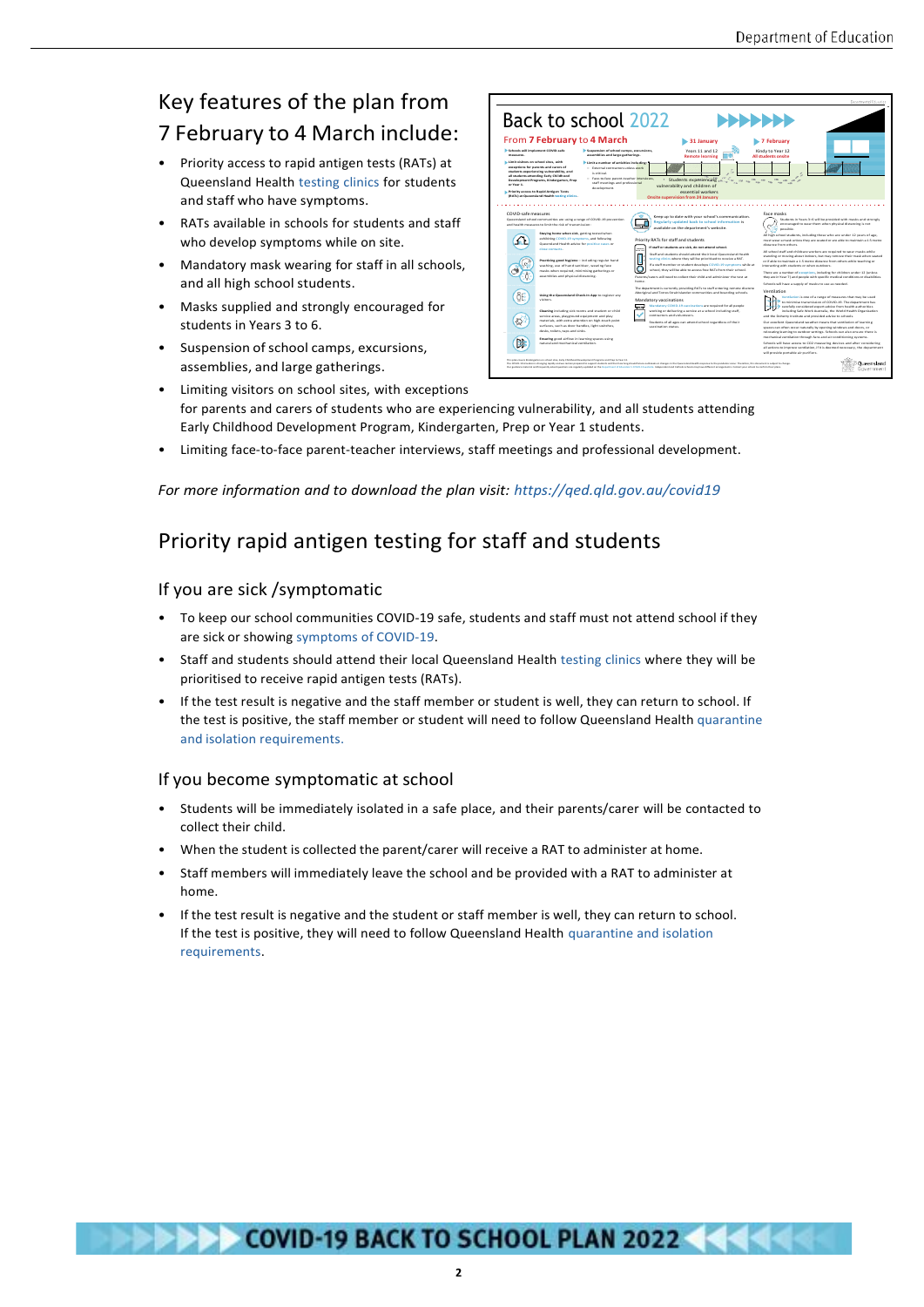#### Face masks

Please regularly check the Queensland [Government](https://www.covid19.qld.gov.au/) website to stay up-to-date with the current COVID-19 restrictions for wearing face masks as this advice can change frequently.

**All high school students** including those who are under 12 years of age, all school staff (primary and high school), along with volunteers, family members, contractors and other visitors are required to wear masks at while at school.

**Students in Years 3–6** will be provided with masks and strongly encouraged to wear them when physical distancing is not possible.

Face masks may be removed in some circumstances (e.g. if physical distancing can be maintained). See our Face [masks](https://qed.qld.gov.au/covid19/covid-safe-for-education/face-masks) page for more information.

There are a number of [exceptions](https://www.qld.gov.au/health/conditions/health-alerts/coronavirus-covid-19/current-status/public-health-directions/mandatory-masks#exceptions-face-masks) to wearing face masks, including people with particular medical conditions or disabilities.

## Suspension of school camps, excursions, assemblies, and large gatherings

From 7 February – 4 March 2022, school camps, excursions, assemblies and large gatherings are suspended.

## Limiting visitors on site, with exceptions for parents and carers of student attending Early Childhood Development Programs, Kindergarten, Prep or Year 1.

Schools will need to limit a number of activities, including parents/carer and visitors on school sites.

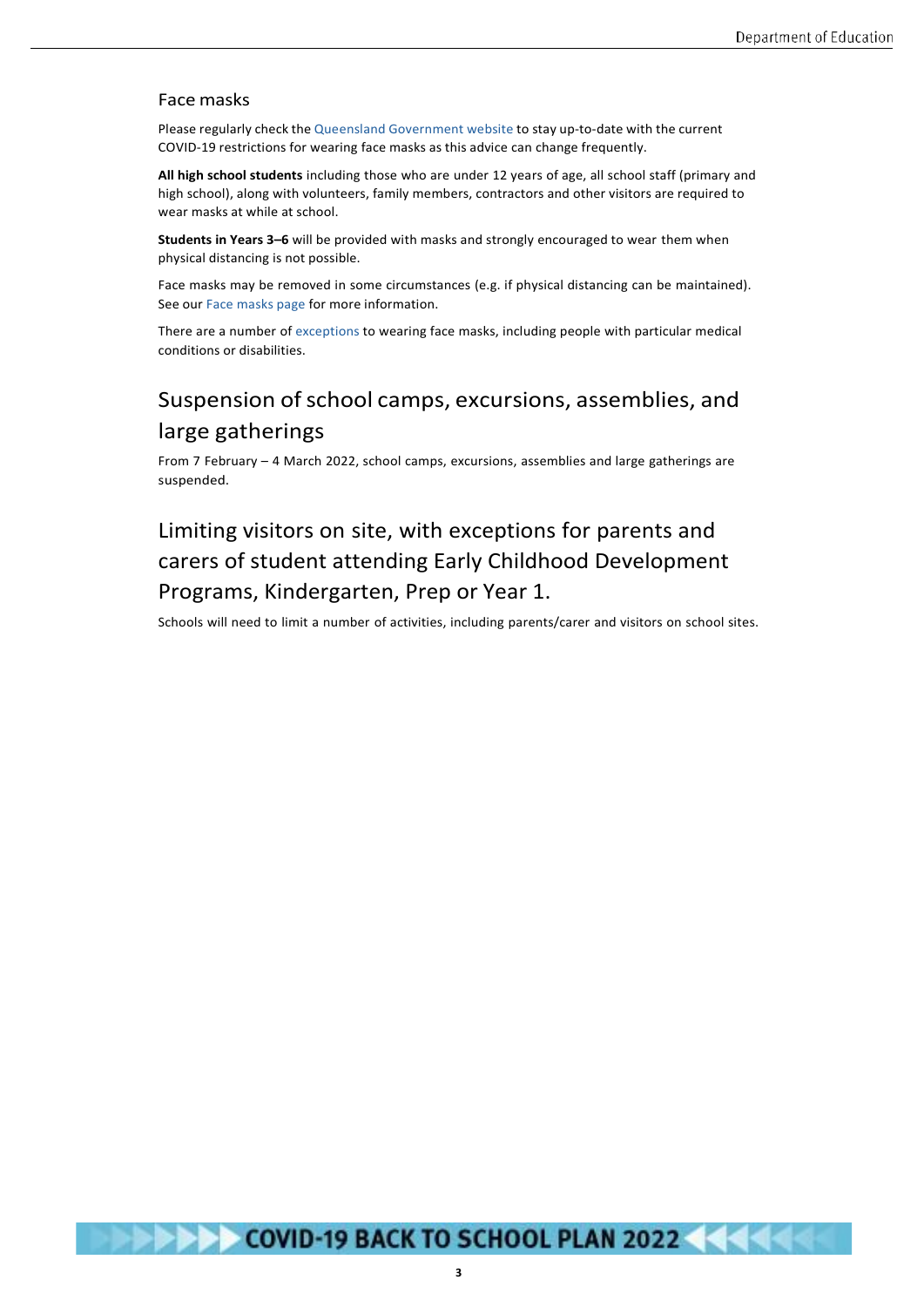# Frequently asked questions

#### What happens if my child develops COVID-19 symptoms while at school?

If a student develops symptoms while at school they will be made comfortable and isolated in a safe place until collected by their parent/carer.

When the student is collected, the parent/carer will receive a RAT to administer at home.

If the test result is negative and they are well, student can return to school. If the test is positive, they will need to follow Queensland Health quarantine and isolation [requirements.](https://www.qld.gov.au/health/conditions/health-alerts/coronavirus-covid-19/stay-informed/i-have-covid/isolation/how-to-isolate)

#### Do I come to school to collect a RAT if my child is sick at home?

No. All students and school staff and who are sick or showing COVID-19 [symptoms s](https://www.qld.gov.au/health/conditions/health-alerts/coronavirus-covid-19/stay-informed/symptoms-of-novel-coronavirus-covid-19-comparison)hould visit their local [testing](https://www.qld.gov.au/health/conditions/health-alerts/coronavirus-covid-19/stay-informed/exposed-to-covid/covid-testing-in-queensland) clinic. They will be prioritised to collect a RAT and take it home to administer.

If the test result is negative and they are well, the staff member or student can return to school. If the test is positive, they will need to follow Queensland Health quarantine and isolation [requirements.](https://www.qld.gov.au/health/conditions/health-alerts/coronavirus-covid-19/stay-informed/i-have-covid/isolation/how-to-isolate)

#### Do students in Years 3–6 have to bring a face mask to school?

Students in Years 3–6 will be provided with masks by their school and strongly encouraged to wear them when physical distancing is not possible.

#### Will sporting events be continuing?

Yes. Sporting events will continue on and off school site

#### Can my school hold face-to-face assemblies or large gatherings, including school camps?

No, these activities are currently suspended. However, your school will provide information about what this means for you and any changes to the school calendar. Some schools may deliver events on line.

#### Are there any special arrangements for students starting Kindergarten or Prep?

Yes. While there are limitations to parents/carers on school sites, we know that starting Kindergarten or Prep is an important milestone in a child's learning journey, and we want all children and families to have a positive transition. Schools are ready to safely welcome you and your child.

Your school will communicate with you about how they will manage the flow of children and families on the school site for the first four weeks.

#### Can I enter the school with my child who attends an Early Childhood Development Program, Kindy, Prep or Year 1 or is experiencing vulnerability?

Yes. You will be able to enter the school grounds to support your child's start to school. Your school will communicate with you about how they will manage the flow of children and families on the school site for the first four weeks.

#### Can parents/carers of Years 2 and above come onto school grounds?

Schools will be limiting the number of visitors on school sites from 7 February -4 March 2022. If your child is experiencing vulnerability you may enter to support your child's start to school. Your school will communicate with you the arrangements for these 4 weeks.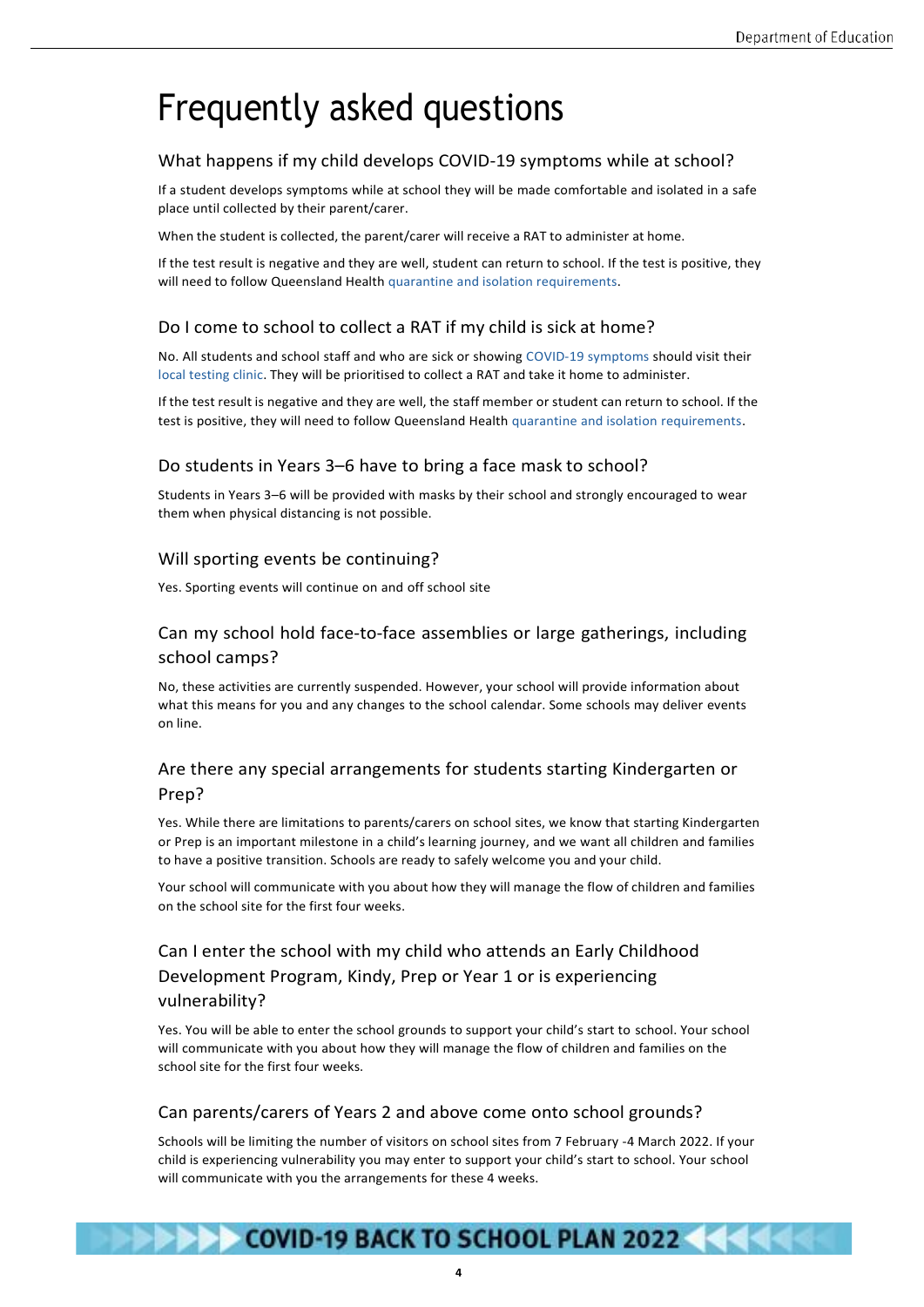#### If my child is home unwell are they expected to do school work?

No. If children are unwell, they should rest and recover.

Student and families can access teaching and learning on the learning@home site.

There are resources available to help families and students care for their mental health and wellbeing at this time.

Families should contact their school to discuss possible learning at home arrangements.

#### Are teachers expected to provide remote learning to unwell children?

No. If children are unwell, they should rest and recover.

Student and families can access teaching and learning on the learning@home site.

There are resources available to help families and students care for their mental health and wellbeing at this time.

Families should contact their school to discuss possible learning at home arrangements.

#### Will I be informed is there is a positive of COVID-19

Members of the school community, including staff and families, will be informed about positive cases.

#### Can outside organisations still hire/use school facilities?

From 7 February to 4 March, external organisations and/or contractors will need to contact their school for further information regarding limitations to access school facilities.

#### If my child is quarantining at home are they expected to do school work?

No although students and families are encouraged to access teaching and learning on the learning@ home site.

Families should contact their school to discuss possible learning at home arrangements which suit the school and family context.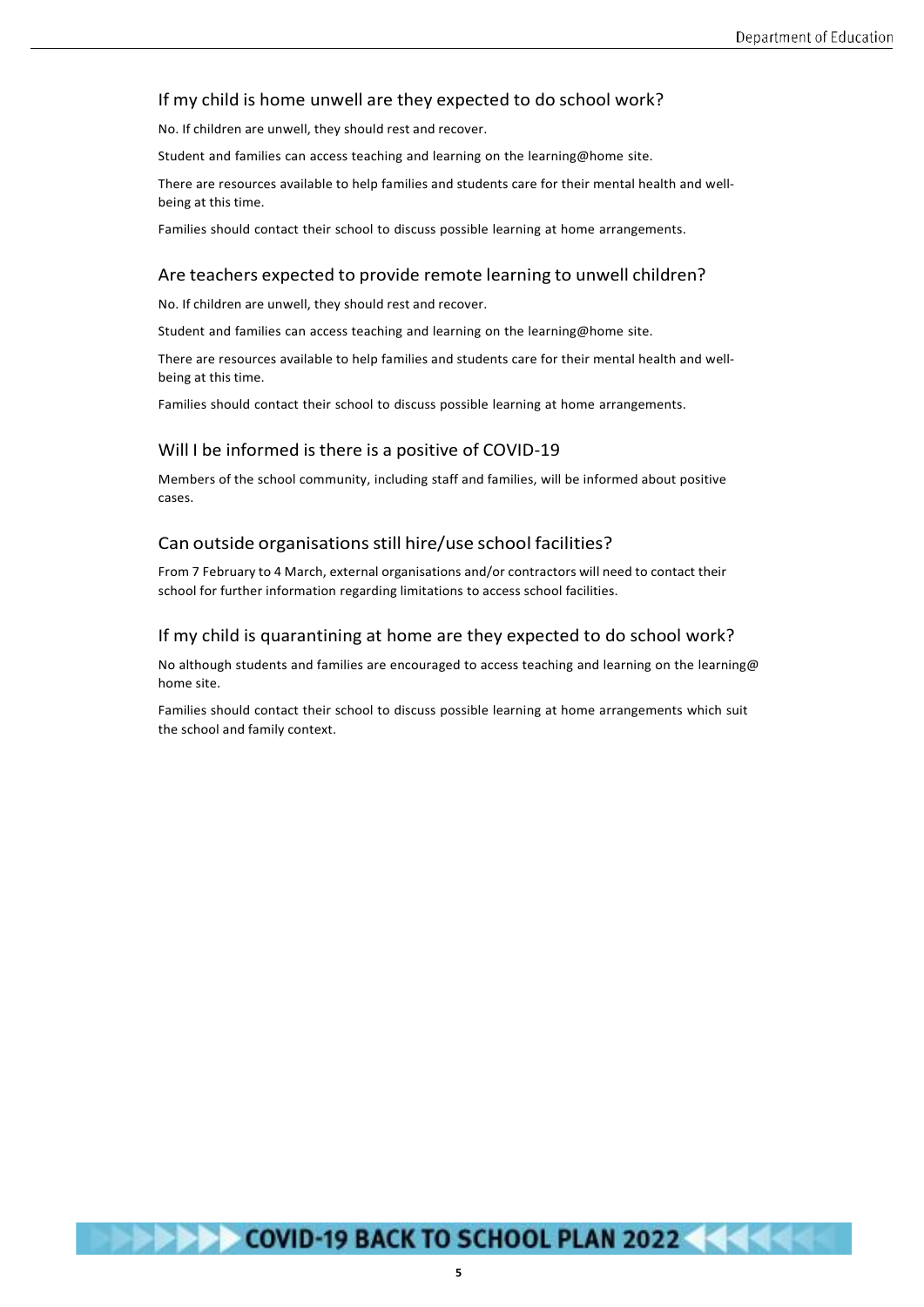# Template letters for Principals

## Update for school community

Letters for school communities have been prepared below for release on school letterhead. Please edit sections highlighted in yellow to suit your school's arrangements.

Dear parents and caregivers

Thank you for your ongoing support as we work together to respond to the evolving COVID-19 situation.

As announced by the Premier on Sunday 30 January 2022, the Queensland Government has released the COVID-safe back to school plan.

From Monday 7 February, key features of the plan include:

- Suspension ofschool camps, excursions, assemblies, and large gatherings(please note that school sport will continue as usual)
- Limiting of visitors on site, with exceptions for parents and carers of Prep or Year 1 students
- Staggered drop off times and special drop off zones
- $-$  Masks supplied and strongly encouraged for students in Years 3 to 6
- Mask wearing for all high school students and all staff
- Rapid Antigen Tests (RATs) available in school for students and staff who develop symptoms while on site
- Priority access to RATs for students and staff a[t Queensland Health](https://www.qld.gov.au/health/conditions/health-alerts/coronavirus-covid-19/stay-informed/exposed-to-covid/covid-testing-in-queensland#testing-centre-map) testing clinics
- A range of ventilation measures including air purifiers as required

You can access the *[Return](https://qed.qld.gov.au/covid19/back-to-school) to School plan* here, and further information and FAQs on the [Department](https://qed.qld.gov.au/covid19/) of [Education](https://qed.qld.gov.au/covid19/) COVID-19 website.

Essential to the success of these measures, is that **if your child is unwell or displaying any COVID-19 symptoms, they must not attend school**. I cannot emphasise this message strongly enough – it is critical to keeping our school community safe.

#### Rapid antigen tests (RATs)

Our school has a supply of RATs, which will be provided to any staff or students who, while attending school, develop COVID-19 symptoms. Please note if your child has COVID-19 symptoms while at home they must not attend school.

Your child, if they have COVID-1 symptoms, can visit your local [Queensland health](https://www.qld.gov.au/health/conditions/health-alerts/coronavirus-covid-19/stay-informed/exposed-to-covid/covid-testing-in-queensland#testing-centre-map) testing clinic and will be given priority access to a free RAT.

#### Limiting access for visitors

At our school, limitations on parent and visitor access are now in place.

If you are a parent of a Kindy/Prep or Year 1 student, you may enter the school with your child. The following protocols will be in place: *Enter your school arrangements here eg:*

- *1. Drop off/pick up points*
- *2. Staggered drop off times*
- *3. Entry and Exit directions*
- *4. Number limits per classroom etc*

For other parents and visitors, please limit your access to the school as much as possible. *[Enter your school arrangements here]*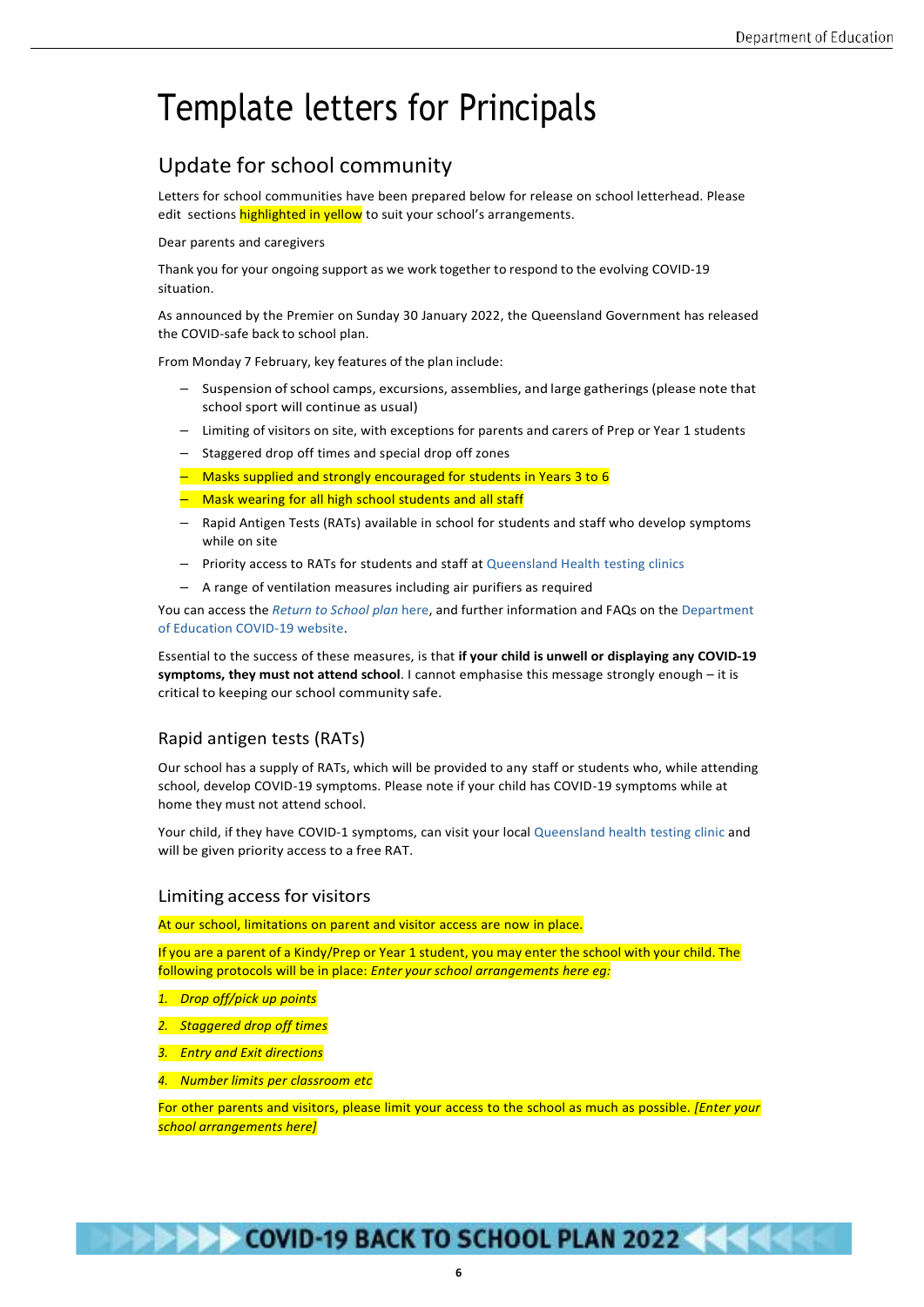#### Excursions and camps

Any excursions and camps scheduled between now and 4 March are cancelled. *[Enter your school arrangements here*]

#### This week

For the upcoming week, our school remains open for children of essential workers and vulnerable children, in the same way we were last week. If you need to send your child to school you must ensure your child is well and not displaying any signs of illness.

School staff will supervise any students who attend school.

From Monday 31 January, Year 11 and 12 students are commencing remote learning for one week, until the revised formal start of the school year on 7 February. *[Enter your school arrangements here]*

I encourage you to stay informed of the latest developments relating to COVID-19 by regularly visiting the Queensland [Government](http://www.covid19.qld.gov.au/) website.

Thank you for your understanding as we continue to work together during this difficult and unprecedented time.

Yours sincerely

Principal



**7**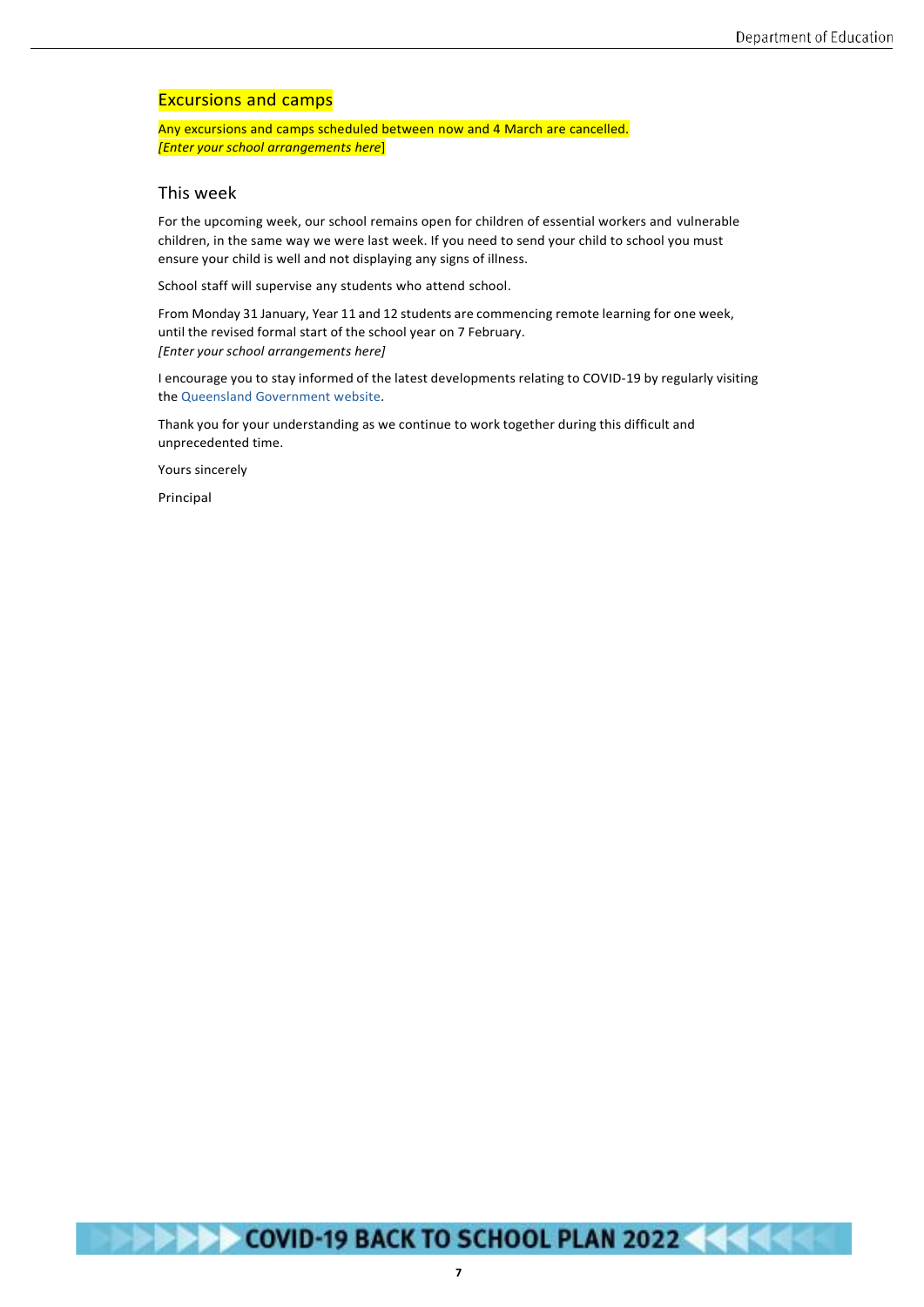## Positive case in school

#### **Letter for school communities, Principals to release on school letterhead**

Dear parents and caregivers

Today a positive COVID-19 case/s was detected in our school.

May I remind you to continue to:

- monitor yourself and your family for [COVID-19 symptoms t](https://www.qld.gov.au/health/conditions/health-alerts/coronavirus-covid-19/stay-informed/symptoms-of-novel-coronavirus-covid-19-comparison)hat can include fever, cough, sore throat, shortness of breath, runny nose, headache, fatigue, diarrhea, vomiting or nausea, loss of smell and/or taste.
- stay home if displaying any symptoms, or feeling unwell. You should attend your local Queensland Health testing clinics where students are prioritised to get a free rapid antigen test (RAT).
- Continue to follow all [Queensland Health](https://www.health.qld.gov.au/) advice.

If students become symptomatic while at school, you will be contacted to collect them. You will also be provided with a free rapid antigen test (RAT) to administer at home.

If your child tests positive to COVID-19, please follow [Queensland Health guidelines f](https://www.qld.gov.au/health/conditions/health-alerts/coronavirus-covid-19/stay-informed/i-have-covid/first-steps-if-you-have-covid)or reporting the test result, isolation and quarantine.

More COVID-19 related information is available from [www.health.qld.gov.au](http://www.health.qld.gov.au/)

Yours sincerely

Principal



**8**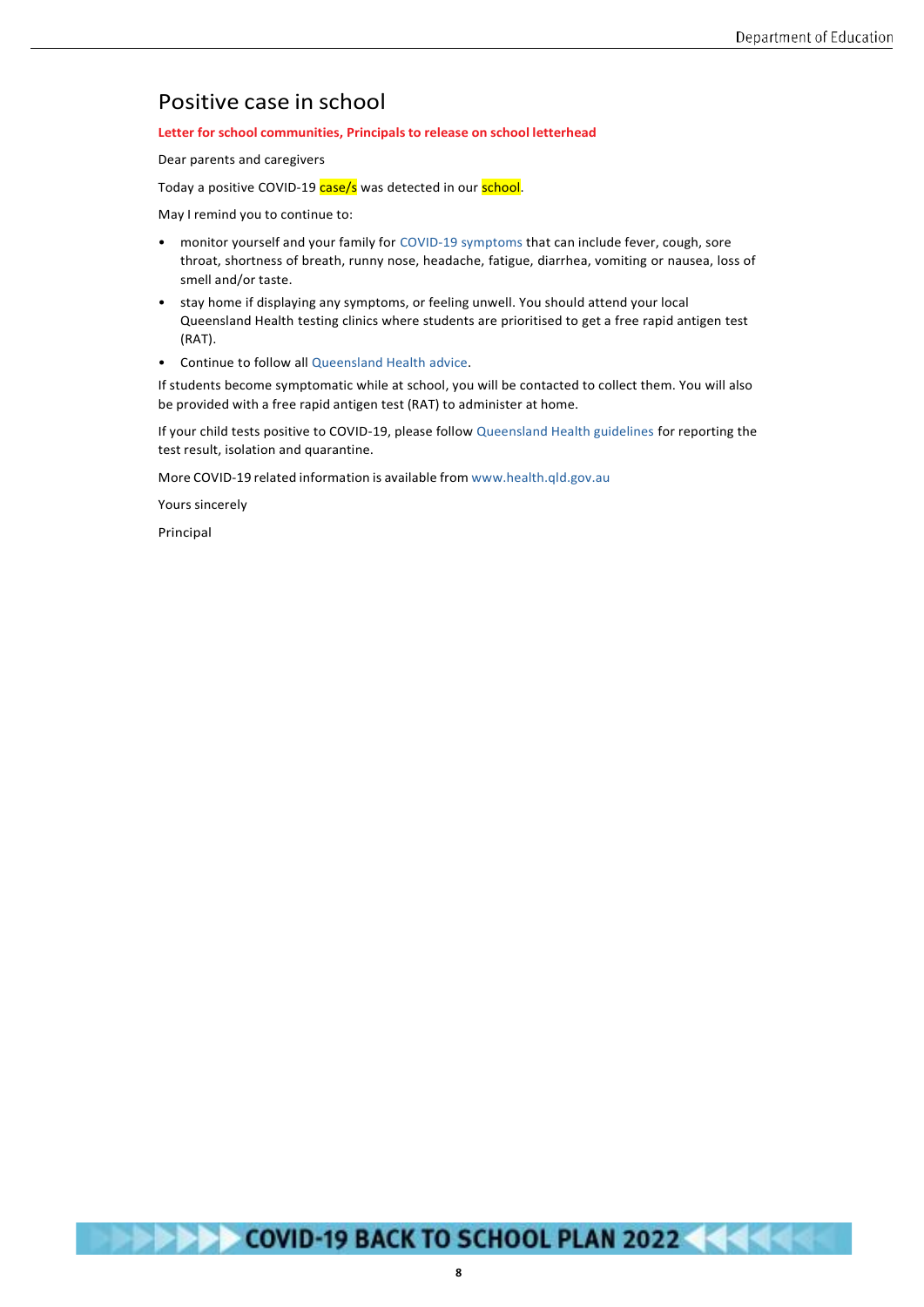#### OVERVIEW POST – PRIMARY SCHOOL



**BACK TO SCHOOL** – We welcome back all students onsite from 7 February however if your child is sick or feeling unwell, please keep them at home. Students can receive priority access to rapid antigen test (RATs) at Queensland Health testing clinics if they are showing symptoms. Visit a [testing](https://www.qld.gov.au/health/conditions/health-alerts/coronavirus-covid-19/stay-informed/exposed-to-covid/covid-testing-in-queensland) clinic near you.

In addition to the COVID safe measures currently in our school, the following will also be in place from 7 February to 4 March 2022:

- all students in Years 3 to 6 will be provided with masks and strongly encouraged to wear them when physical distancing is not possible
- limiting visitors on site, with exceptions for parents and carers of students experiencing vulnerability and of students attending Early Childhood Development Programs, Kindy, Prep or Year 1.
	- if your child is experiencing vulnerability you may enter to support your child's start to school. Schools will contact parents about what this means for them and their child
- school camps, excursions, assemblies and large gatherings have been suspended and limits have been placed on external contractors, face-to-face staff meetings and professional development, and parent–teacher interviews
- priority access to rapid antigen tests (RATs) for staff and students at Queensland Health testing clinics who have symptoms
- RATs available in schools for students and staff who develop symptoms while on site.

We will email parents and carers with further information about our school's approach.

To find out more about the Back to school plan, visi[t https://qed.qld.gov.au/covid19](https://qed.qld.gov.au/covid19)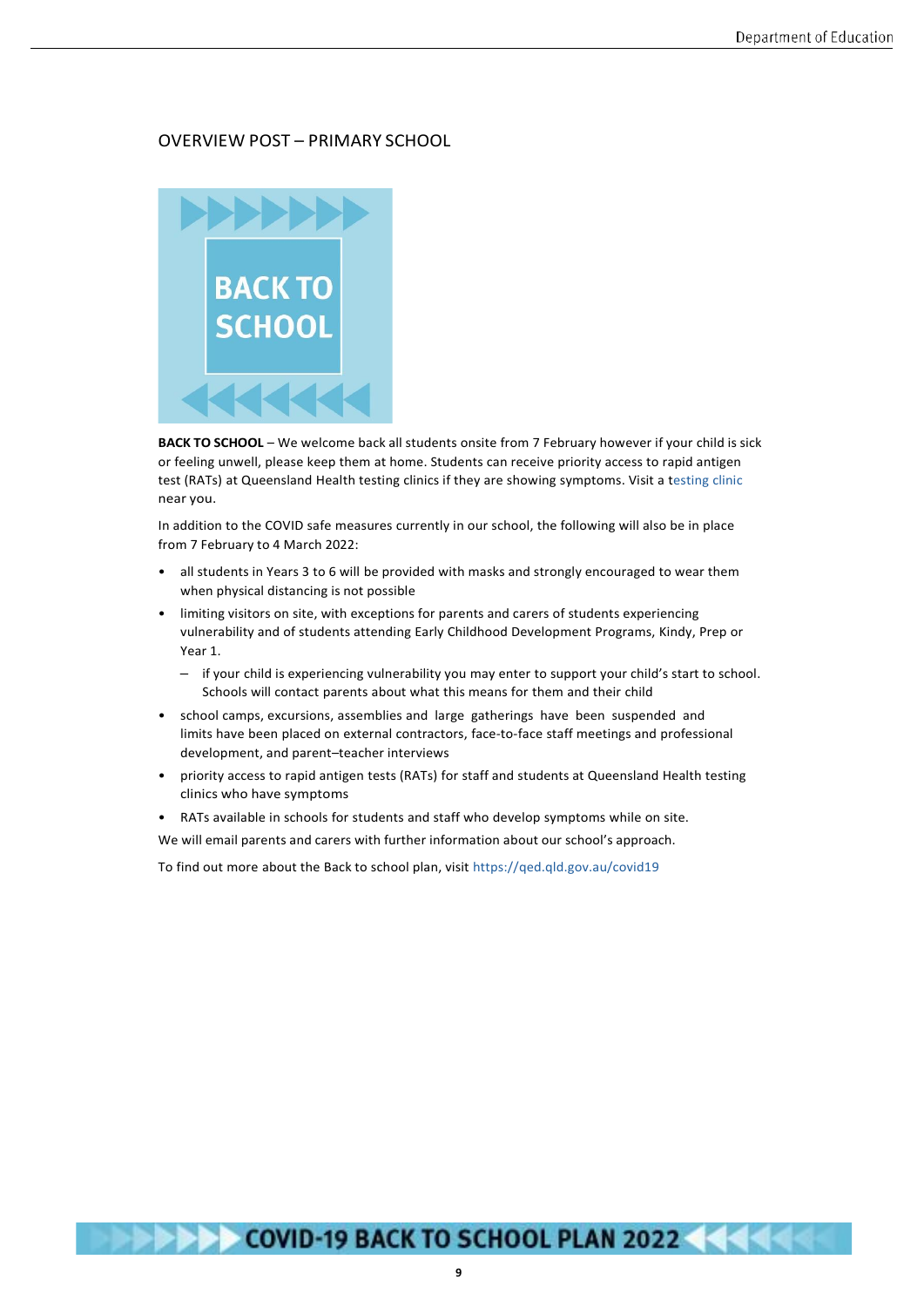#### OVERVIEW POST – HIGH SCHOOL



**BACK TO SCHOOL** – Welcome back to school! Years 11 and 12 have started their remote learning this week and will join remaining year levels onsite from 7 February.

In addition to the COVID safe measures currently in our school, the following will also be in place from 7 February to 4 March 2022:

- if your child is sick or feeling unwell, please keep them at home. Students can receive priority access to RATs at Queensland Health testing clinics. Visit a [testing clinic](https://www.qld.gov.au/health/conditions/health-alerts/coronavirus-covid-19/stay-informed/exposed-to-covid/covid-testing-in-queensland) near you
- parents and carers are also asked not to come on school grounds
- school camps, excursions, assemblies and large gatherings have been suspended and limits have been placed on external contractors, face-to-face staff meetings, parent–teacher interviews,and professional development.

We will email parents and carers with further information about our school's approach.

To find out more about the Back to school plan, visit <https://qed.qld.gov.au/covid19>

#### RAPID ANTIGEN TEST POST

**BACK TO SCHOOL** – students return to school from 7 February. Schools are [Our school is] implementing a number of measures to keep schools COVID-19 safe including:

- if your child is sick or feeling unwell, please keep them at home. Students can receive priority access to RATs at Queensland Health testing clinics. Visit a testing clinic near you
- if your child becomes sick at school, they will be immediately isolated in a safe place, and you will be contacted to collect your child. When you collect your child you will receive a rapid antigen test to administer at home.

To find out more visit<https://qed.qld.gov.au/covid19> [School website]